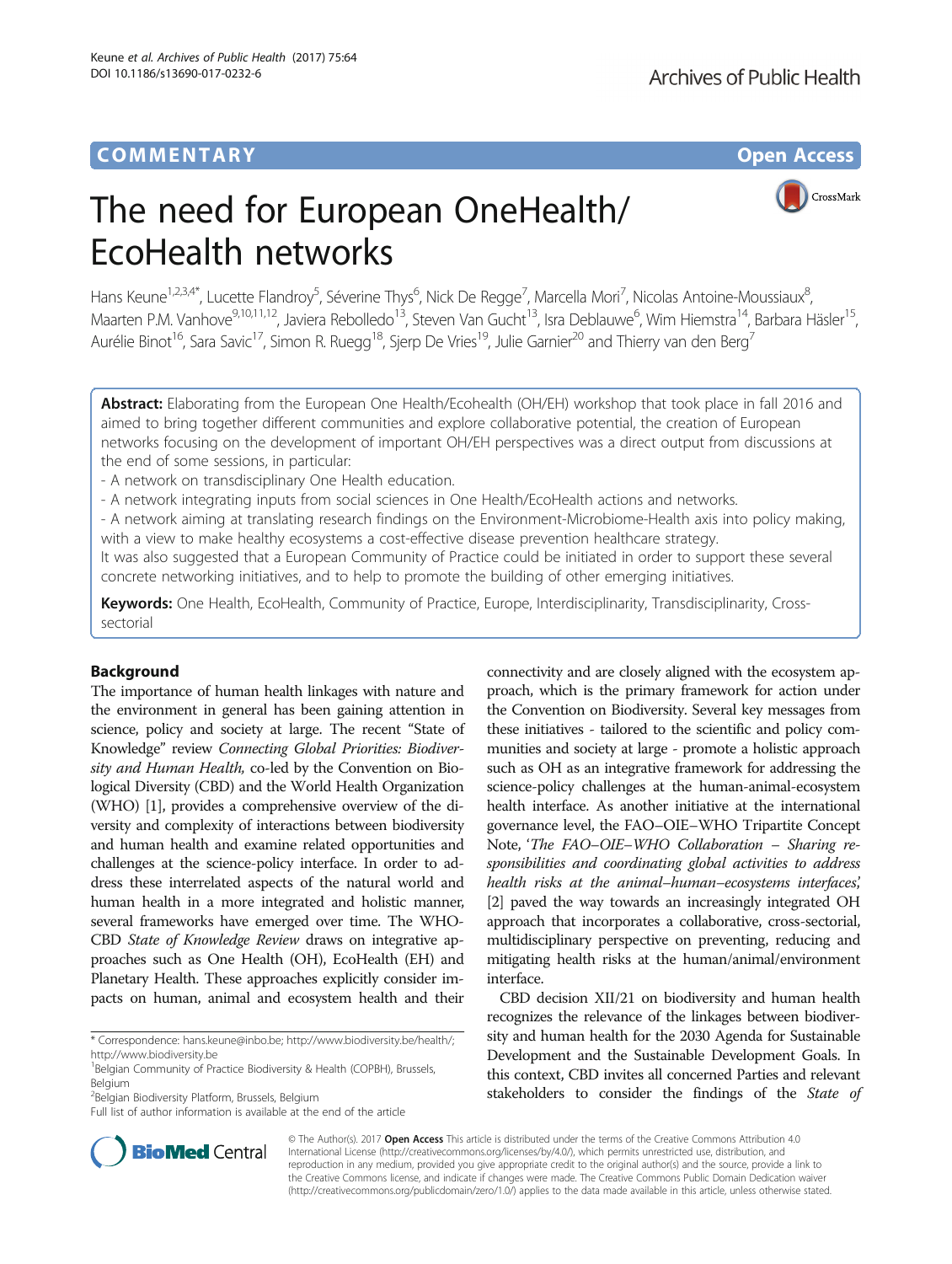Knowledge Review to identify opportunities for supporting national strategies, action plans and programmes on biodiversity that are mutually supportive to those on health. The decision also recognized the value of the OH approach to address the crosscutting issue of biodiversity and human health. A recommendation made at the nineteenth meeting of the Subsidiary Body on Scientific, Technical and Technological Advice of the CBD (SBSTTA) further emphasized the value of this approach. In line with this decision, parties, including European governments, are invited to contribute to and report on their progress towards integrating human, animal and environmental health strategies, as a contribution to the achievement of the Aichi Biodiversity Strategy 2011–2020, Aichi Biodiversity Target 14 and related targets [[3](#page-7-0)]. More recently, the feasibility of using an OH approach towards achieving the Sustainable Development Goals of the 2030 Agenda was reviewed [\[4\]](#page-7-0).

The European OneHealth/EcoHealth (OH/EH) workshop [\[5](#page-7-0)] aimed at facilitating reflection, exchange, mapping future avenues and supporting collaboration of working on the linkages of biodiversity and human health, or linkages within an OH framework. Given the similarities in their objectives to create synergies between health benefits for humans, animals and the environment, the OH and EH concepts appear to be supported by converging communities, working towards a shift from narrow and restricted framings towards systems approaches. Whilst having different origins – EH stemming more from a sustainable health action research perspective, OH more from a human and animal health expert collaboration perspective –, the two approaches converge in emphasizing "a holistic understanding of health beyond the purely biomedical" and championing "systems thinking as a way of achieving a greater understanding of health problems, and both espouse inter- and trans-disciplinary research and collaborative participation" [[6](#page-7-0)]. The general objective of the workshop was to foster collaboration between OH/EH and related concepts and communities that endeavour to combine ecosystem, animal and human health, and to build bridges between science, policy and practice active in the domain of nature and health. This commentary provides a synthesis of the challenges that were discussed during the workshop as well as the next practical steps that were identified, one of the general highlighted outcomes of the workshop being the emerging need for European OH/EH networks, such as Communities of Practice. A Community of Practice is a network made up of individuals and organizations that share an interest and practice, who come together to address a specific challenge, and further each other's goals and objectives in a specific topic area [\[7, 8](#page-7-0)].

#### Workshop format

Over a hundred experts from different professional backgrounds (science, policy & practice) and different fields of

expertise contributed to the workshop. They included natural scientists, animal and human health scientists as well as social scientists, policy representatives from national governments and the EU, and experts working in Europe, but also in other regions in the world. For an overview of the various fields of expertise represented in the workshop, please see the participants list [[5\]](#page-7-0). The workshop program featured a combination of specific topics and generic integrative sessions. PowerPoint presentations of the sessions, containing dedicated references can be reached through the Sessions webpage of the workshop ([http://www.biodiversity.be/health/82\)](http://www.biodiversity.be/health/82).

In the topical sessions, participants exchanged experiences and views from their fields and projects, whilst exposing the arguments for and possible ways to apply the One Health perspective in their areas of expertise. Such a broad range of issues was selected in order to reflect the diversity of thematic areas presented in the CBD – WHO State of Knowledge Review as well as the crosssectorial and interdisciplinary challenges faced by the OH community. It was noted by participants that such a wide array of cross-sectoral issues was not common in expert meetings: e.g. biodiversity related issues are usually less featured in discussions of the OH community, and expert communities that tackle health benefits from nature contact or experience do not often engage with communities focussing on nature related health risks such as infectious diseases. One follow-up of the workshop, in an OH/ EH perspective, should be to deepen links existing between the issues tackled in and the outcomes from these different sessions (see p. 16 and 19 of the workshop report, in ref. [\[5](#page-7-0)]). More generic sessions followed on 1. Evaluation and challenges/limitations of OH, 2. Social science, transdisciplinarity and traditional knowledge systems, 3. OH/EH in the Global South: interdisciplinarity building in research and educational challenges.

## Vectors and vector-borne diseases

This session focussed on vectors and vector-borne diseases (VBD), and the complex transmission cycle used by some viruses, bacteria and parasites, involving different vector species and various hosts for their survival, reproduction and spread. The pathogens responsible for VBD are transferred between hosts by arthropod vectors. Current environmental changes linked to human activities (a.o. climate change, landscape changes) together with increased globalization and the use of antimicrobial products and insecticides can rapidly change the distribution, composition, abundance and dynamics of pathogens and vectors. This can result in changes at the pathogen - vector - host interface and could potentially be accompanied by changes in host spectrum and pathogen virulence.

This session highlighted that surveillance and control of vectors and vector-borne diseases is a very broad,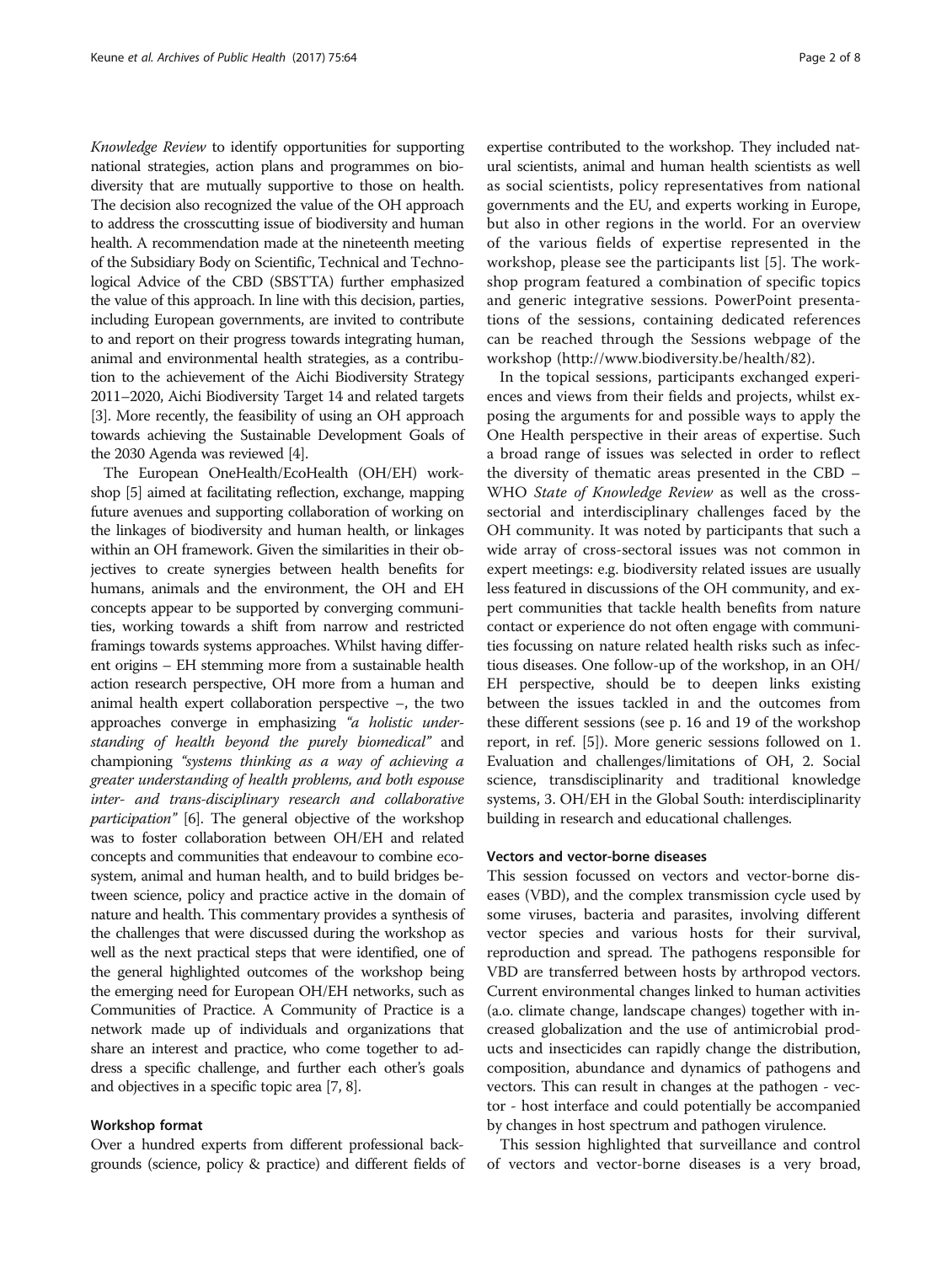complex and multi-disciplinary domain, since all vectors and diseases have their own peculiarities and no unique solution is available to tackle all of them. Therefore researchers should try to define priorities more clearly and work together with policy makers to define clear goals for surveillance activities. Policy makers are therefore advised to act pro-actively by installing surveillance and action/control plans and stimulate implementation of diagnostics for VBD and studies on vector-host-pathogen interactions, and not to wait for an autochthonous spread of vector-borne diseases to react. Given the complexity and multi-disciplinary character of this field, it was furthermore highlighted that this upcoming threat can only be tackled efficiently by an improved collaboration and communication between all different stakeholders like medical doctors, veterinarians, entomologists, researchers, environmental agencies and policy makers.

## Zoonotic diseases

This session covered different topics related to (non-food borne) zoonotic agents that are transmitted under natural circumstances from vertebrate animals to humans. Since historical times, human beings have raised animals for food or kept them in homes as companion pets. The increase in movements of people, and in trade of animals and animal products have accounted with time for the spread and re-emergence of old or new zoonoses. In this particular session, the scientific developments for some important zoonoses were discussed to tackle the OH concept of zoonotic diseases from three perspectives (<http://www.biodiversity.be/health/71>). A general overview aimed at summarizing zoonotic diseases important for Europe and the rest of the world, by providing examples on specific pathogens and integrating analyses on specific drivers. A surveillance part overviewed the current surveillance initiatives present at the Belgian level (taken as an example) to survey for emergence of zoonotic diseases in humans and domestic production animals. Finally, a control part provided insights on past and ongoing control programmes to fight against zoonotic diseases with an emphasis on success and pitfalls. An initial issue concerned semantics of zoonotic diseases (diseases of animal origin or contracted from animal as cause or humaninduced as consequence) and identification of what is necessary to tailor and tackle proper needs that, once identified, will lead to a targeted scale of action. However, prioritization of diseases (for instance on basis of their pandemic potential) is an option explored currently by the stakeholders but it is not shared as the best option within the scientific group participating in the discussion. The idea of working in networks is necessary, including the involvement of the public, and using a common language, in particular because communication of results of research on zoonoses are often jeopardized by institutional/private/ country interests. It is important to try to work on a proactive/preventive early warning system of detection rather than a reactive one, when new health issues have already risen. On the other hand, enzootic diseases (like some neglected zoonoses) are present in the animal reservoirs for ages and an early warning system could help learning more about the environmental disturbances at the origin of a modified transmission of these diseases. In any case, more support should be devoted to a better surveillance in order to characterize disease and assess which control measures would be effective and economically efficient, together with initiatives to understand the biology of pathogens, their ecology, the relationship of the pathogen with the host and the host immune responses.

## Agro-eco-human health perspectives on reduction of antimicrobial resistance

The session focused on the global threat of antimicrobial resistance (AMR), which represents an important challenge for human, animal and environmental health experts and practitioners to overcome disciplinary silos and speed up understanding and action towards an OH/ EH approach and practice. The session highlighted some priority actions to better manage AMR in an OH approach like: 1. set up research programs in order to conduct in-depth stakeholders analysis (as the interactions diagram that was co-designed during the workshop showed that stakeholders were very diverse and did not fit in "generic boxes", thus necessitating in-depth analysis of the specific stakes at play, their practices and social networking); 2. support participatory learning, research and innovation in the livestock sector, including private sector partners, that combine farm level improvement (animal management, strategic use of local breeds, use of medicinal plants) with quality control systems and extra payment for residue-free products, that support and validate practice-proven alternatives to reduce antimicrobial resistance developed by (traditional knowledge holders in) farming communities. 3. identify and document processes at play: resistance, mutation, immunity / resilience / trade / communication, education, knowledge sharing / regulation; 4. strengthen the environmental dimension at agro-ecosystem level in AMR management to better understand socio-ecosystem's dynamics, farm level improvements, ecological functions and services involved in the regulation of resistance and to better understand actors' practices and socioeconomics rationales; 5. improve data collection, management and sharing to increase interoperability and 6. strengthen networking (science policy interface, university alumni, OH students' networks, networking between researchers, decision makers and civil society to better address societal demand).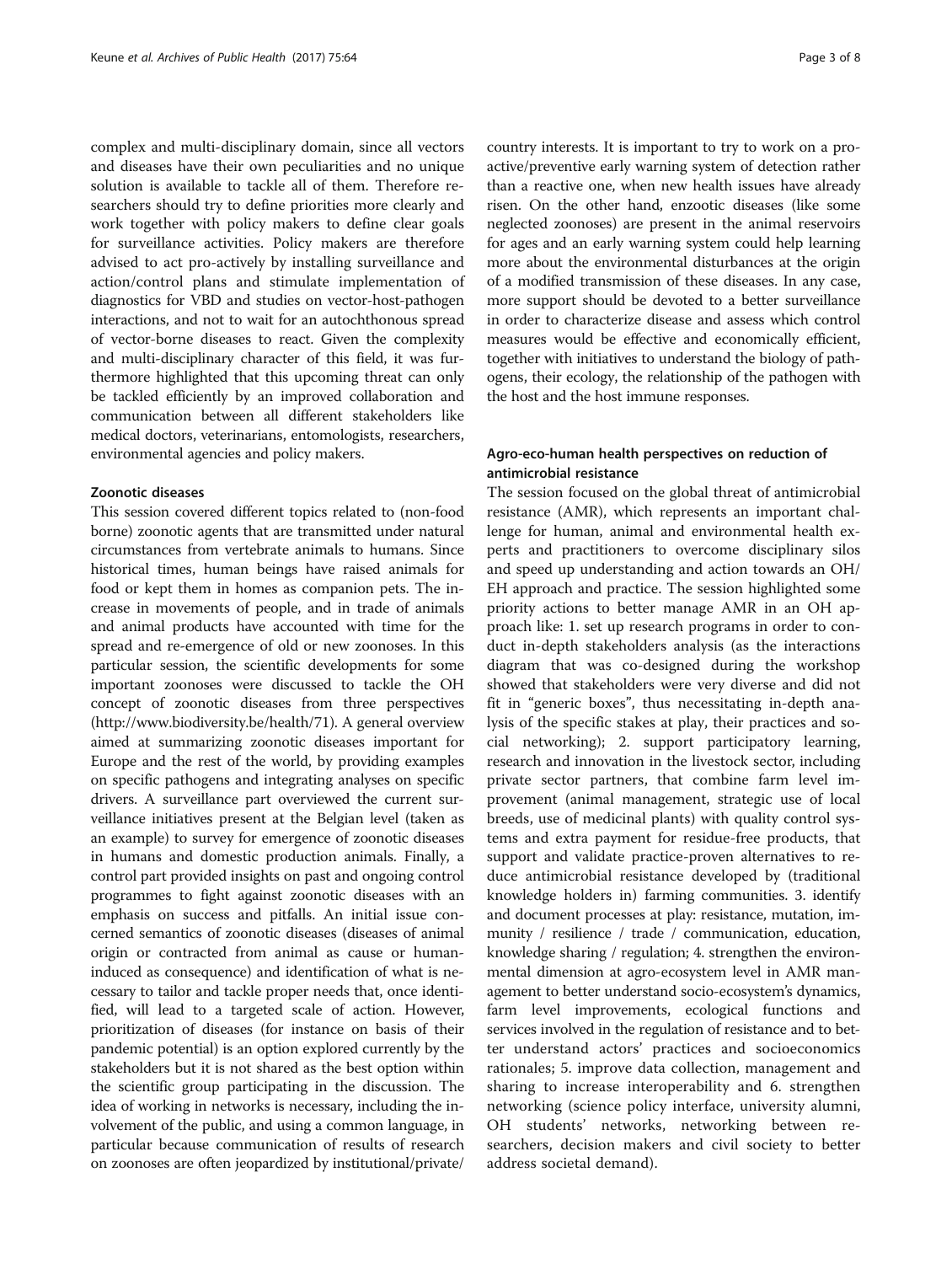## Environmental and internal microbiome

While the microbial diversity has been recognized as an important ecosystem service making the link between biodiversity and human health [[9\]](#page-7-0), it is seldom or never tackled as such in OH or EH fora till now. Yet, beside their effects in infectious diseases and in natural cycles of elements, myriads of microbes inhabit all forms of macro-organisms in which they play crucial physiological roles. The composition of these symbiotic and commensal microbiota are in constant dialogue and interchange with the microbes of the surrounding environment, making of this microbial world an essential interconnecting living network. In an EH perspective, one may thus easily understand that factors affecting the microbiota in one compartment could impact the health of other compartments of the global ecosystem.

The session highlighted the growing scientific evidence explaining why human gut and respiratory tract microbiome disturbance could lead to increasingly occurring non-communicable diseases having inflammation as a common pathological characteristic. A high biodiversity was underlined among common features between microbiota of plants, soils, and animals, including humans, as having positive impacts on their respective health, consistently with the biodiversity hypothesis or old friends hypothesis. Noteworthy, data in animals and humans suggest transgenerational impacts on the health of their progeny through epigenetic effects of their microbiota. However, while knowledge is in progress on these aspects, a lot of research is still needed in order to unravel the respective roles of genetics and environment, age, different foods, diets, additives, drugs, agricultural systems, general surrounding, various chemical substances and combined effects of these, on the composition and related functions of our microbiome and consequent impacts on our health, as well as in order to better precise the correlations between microbiota of humans, animals, plants/soil and the general environment. Moreover, external factors like chemical substances could affect simultaneously interacting microbiota of humans, animals, plants, surrounding environment, leading potentially to amplified impacts. The session thus concluded on the necessity of more interdisciplinary research to elucidate those various influences and interactions and their consequences on our health and that of the environment. Integration of different concerned policy sectors (health, environment, agriculture, food security, land use planning, housing) should favour financing such kind of research. Their results could lead to necessary reviewing legal risk assessment requirements for some compounds.

To favour the development of such interdisciplinary research and the translation of research findings into integrated policies, the session proposed the creation of a European science-policy platform where the microbiome would constitute a leading element and health indicator interconnecting various compartments of the global ecosystem and thus various European policies; ensuring by that way healthy ecosystems could constitute a costeffective preventive healthcare strategy, in an EH approach integrating various societal decisions and Sustainable Development Goals of the UN 2030 Agenda. In any case, exposure to high microbial biodiversity has now been shown to be correlated to the overall positive health impacts of living close to natural environments (link with next session); this current knowledge is thus supporting reasons for promoting access to and contact with nature, with high biodiversity, in particular in urban areas, where no obvious risks of infectious diseases are known.

## Nature health benefits

The session focussed on the many ways nature benefits human health. Examples highlighted the importance of nature (and often its biodiversity) to traditional and modern medicinal practice, and the utility of various species for medical research. Genetic and species diversity is functional to food production, and plays an important role in nutrition security by potentially reducing risks of non-communicable diseases often linked with poor nutritional quality (e.g. obesity, diabetes, micronutrient deficiencies) [\[10](#page-7-0)]. Nature also plays a role in safeguarding air quality and access to freshwater, can help mitigating disaster risk, while supporting emergency responses and climate change adaptation. Furthermore, diverse natural environments may enhance experiences that reduce stress, support the development of cognitive resources, stimulate social contacts, attract people to physical activity, and support personal development throughout an individual's lifespan. Moreover, recent studies [\[11](#page-7-0)–[13\]](#page-7-0) show that declining contact with some forms of (microbiotic) life may contribute to the rapidly increasing prevalence of allergies and other chronic inflammatory diseases among urban populations worldwide (cf. previous session). Access to nature therefore can make an important contribution to both public health related ecosystem services and to the reduction of health risks. The session discussed a diversity of experiences, expectations, opportunities and challenges regarding nature health benefits in science, policy and practice. It also highlighted the difficulties of providing strong evidence of nature health benefits. At the same time it was felt that practice should not wait for perfect science, especially since nature-based solutions to health problems in general are likely to have trade-off side-effects. For example, health benefits from urban parks due to increased physical and social activity can go hand in hand with increase of pollen allergies or risk of tick-borne diseases [\[14](#page-7-0)]. All participants recognized the limitations of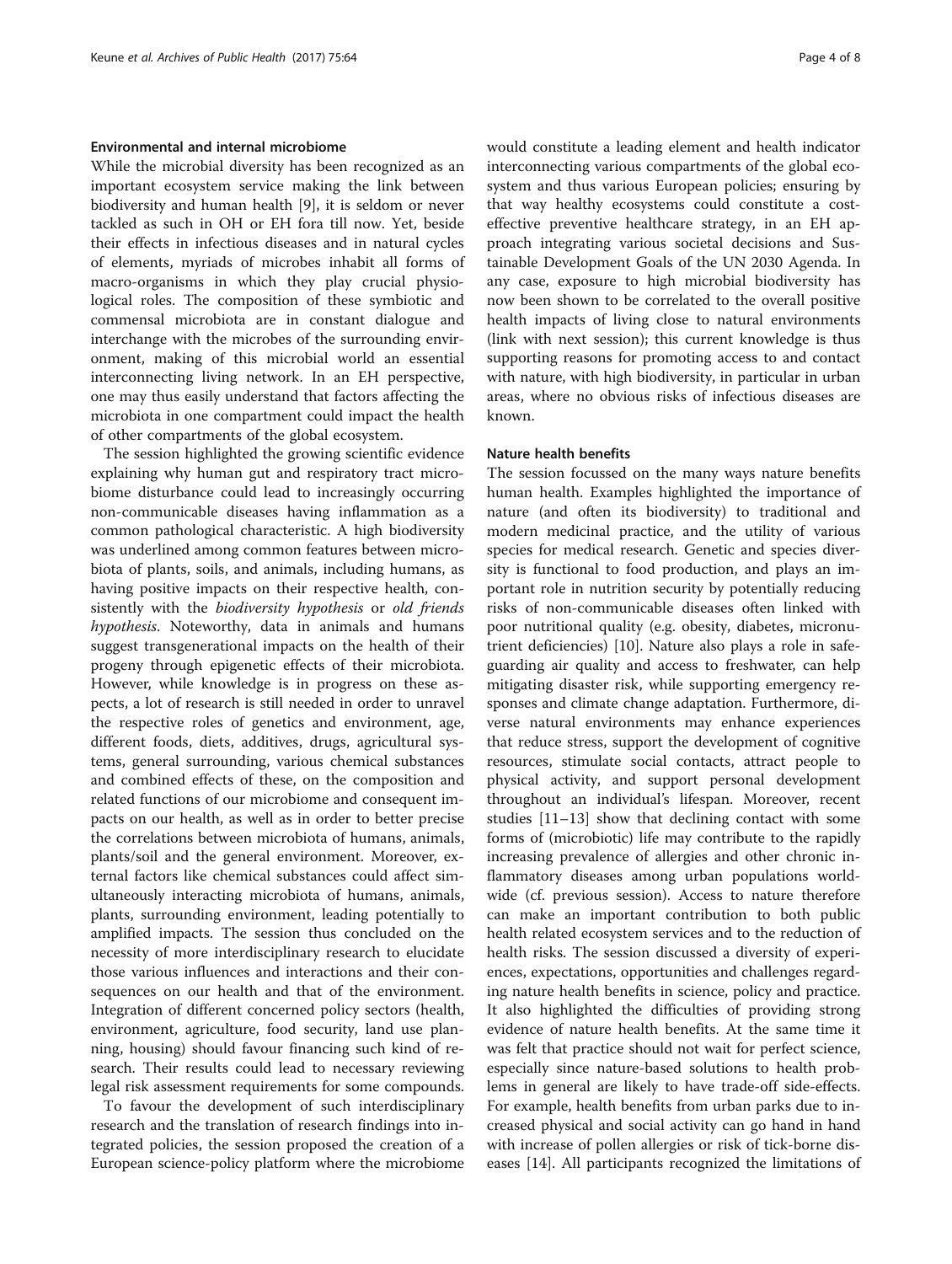economic valuations for the complex natural, social and economic systems involved, despite their popularity among policy makers who need to make trade-offs.

## Evaluations and challenges/limitations of one health

Worldwide recognition of OH for more effective protection of animals and human populations from health threats in combination with environmental stewardship has not (yet) led to the systematic and sustained allocation of resources for integrated, systems-based health programmes. The session aimed to discuss the development and practical application of OH over time and how its (added) value could be measured. One of the major challenges people are facing when conceptualising the evaluation of OH is the usually complex, interconnected and large scale of the problems that are being tackled by OH programmes or projects. In general, there are few scientific studies published on the evaluation of OH and they are not usually comparable because they are often based on assumptions and expert opinion rather than empirical data making it difficult to explicit these benefits in clear-cut and comparable metrics. This not only constrains decision-making and good resource allocation, but also the innovation of data collection protocols and the development of databases to capture and quantify the value of interdisciplinary approaches. Evaluations should provide information for the contracting institutions on the strengths and weaknesses of their OH initiatives and the impact they achieve, and help OH implementers to assess whether they are making progress towards achievement of the stated goals. Furthermore, there was a call to introduce OH concepts in primary, secondary and tertiary education with the aim to raise awareness and create a natural understanding of systems and their interlinked nature. To enhance the evaluation of OH, it was perceived to be important to create further evaluation capacity by providing training on evaluation of OH/EH and to build stronger links with the community to be able to benefit from community knowledge, approaches and experience.

## Social science, transdisciplinary approach and traditional knowledge systems

This session addressed the role of social science in interdisciplinary and transdisciplinary OH/EH approaches and inclusion of traditional knowledge systems. This is gaining increasing support and attention in different fields of interest, such as health and medicine, ecosystem services, wildlife management, and environmental health. However, in the OH field, integration of social sciences is still to be achieved beyond the restricted role of OH/EH awareness.

The process of how to deal with complexity, also from the scientific perspective, can also be perceived as a social and normative process in itself. Complexity can never be fully grasped and should encourage us to choose what has to be taken into account for understanding and actions. These choices have an important framing effect and are normative in nature, or in the words of Paul Cilliers [[15](#page-7-0)]: "knowledge is provisional. We cannot make purely objective and final claims about our complex world. We have to make choices and thus we cannot escape the normative or ethical domain."

The role of social scientists in the management of OH is also interesting to investigate because their involvement and integration in a disease control team is differently perceived and the risk remains for social scientists to reproduce a rather top-down version of scientific expertise [\[16\]](#page-7-0). Public health should also be considered as a social practice because health behaviours are made from a collective decision-making. A clear distinction between disciplinary, multi-, inter- and transdisciplinary research is the level of coordinated collaboration between different forms of knowledge and points of view, and the extent to which such knowledge and viewpoints are integrated [\[17, 18\]](#page-7-0). Disciplinary research stays within the limits of one discipline or expert perspective, multidisciplinary research to some extent involves collaboration between different disciplines, be it without major integration of different forms of expertise and knowledge. Interdisciplinary research concerns a coordinated effort of collaboration and integration between disciplines, whereas transdisciplinarity aims at collaboration and integration between academic and non-academic groups, such as on the one hand scientists and on the other hand stakeholder groups, policy experts, the private sector or other practitioners. Often these different forms of collaboration and integration are intermixed which can have a strong impact on how the social reality is going to be described and interventions designed and implemented, often excluding the most vulnerable populations.

#### Capacity building and education

The session recognized the initial impetus of OH/EH approaches in the Global South, where they are still crucial given their implications for development, raising diverse challenges from the high diversity of societal and environmental contexts. To prepare the future generation of OH/EH scientists, practitioners and policy makers for the Global South, many education and capacity building initiatives are now developing [\[19](#page-7-0)]. While the OH approach often focuses on the link between veterinary and medical sciences, these initiatives, tied to educational or research programs, struggle to take into account ecosystem status and to foster the needed inter- and transdisciplinarity.

The session discussed the challenges posed by OH/EH approaches in settings ranging from small-scale targeted hands-on capacity building in the field, to longer education programs including the context of North-South and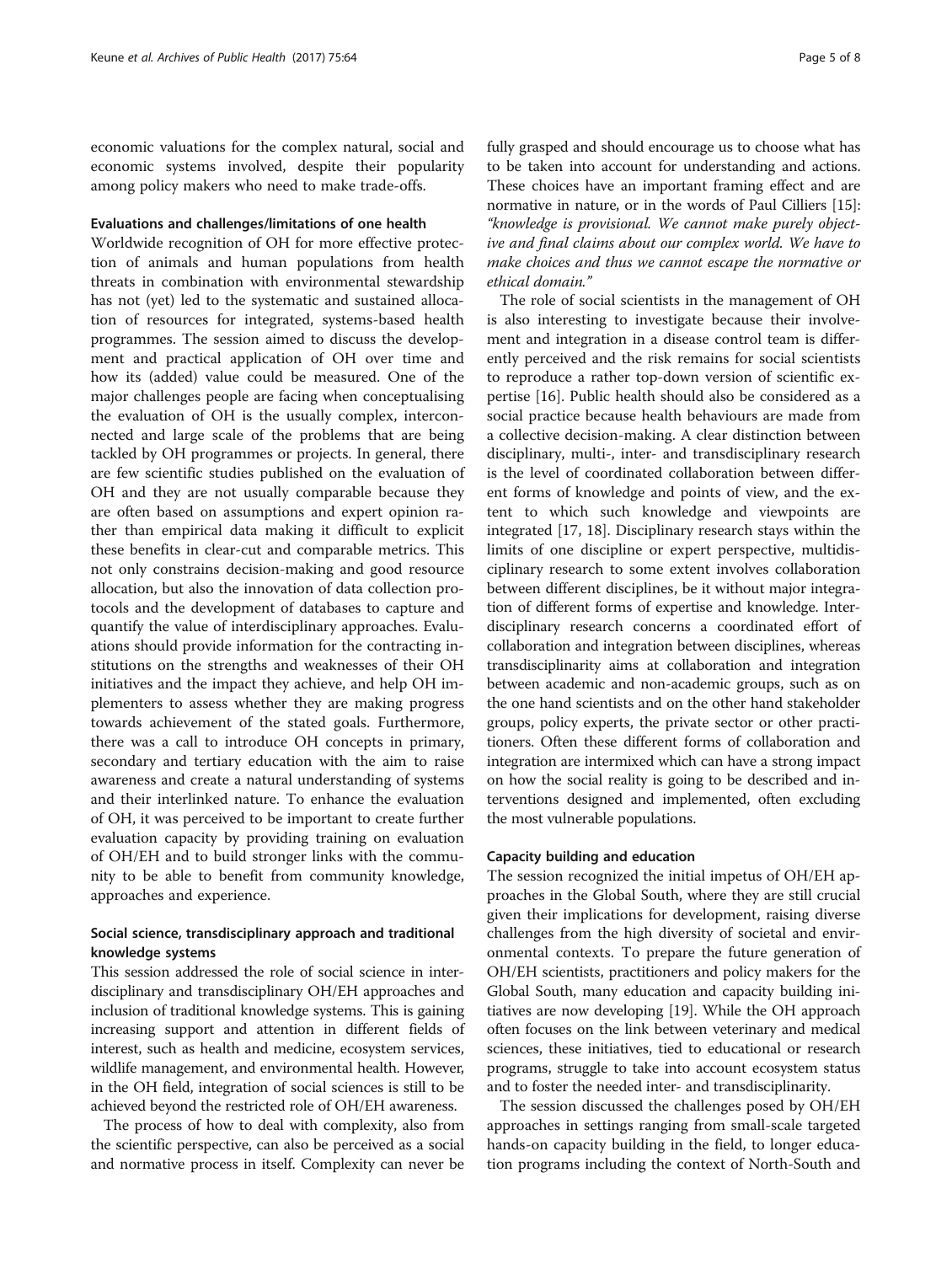South-South cooperation. As the scale of an educational program defines its availability and accessibility, it is hoped that they all adopt a train-the-trainer approach. This session demonstrated a shared concern for building capacities for monitoring, detecting and identifying vectors and pathogens and for educating OH workers on "soft" skills, such as conflict management, leadership, intercultural communication and the abovementioned interdisciplinarity and transdisciplinarity as exemplified by the link between schistosomiasis and dam construction in North-West Senegal [\[20](#page-7-0), [21](#page-7-0)]. To this end, evidencebased innovative teaching techniques and mixed working groups from different academic backgrounds are recommended. Indeed, too often, field teams from different disciplines work independently, alongside each other on the same study system, and are even forced to rely on different funding sources.

## Feedback on the workshop from European Commission representatives

Delegates from the European Commission attending the workshop insisted that both bottom-up and top-down initiatives are necessary. They underlined the constraint of the vertical, hierarchical structure of administrations at all levels in most countries that has to be overcome to allow a broadly understood OH approach at the policy level. Communication needs to be improved between scientists, policy makers and the public but industry has also to be involved. A clear mission statement is needed and a common language has to be found (e.g. what is meant by prevention?). Also, it was emphasized that social science is too often neglected and that evidencebased values must include social values. This is essential considering how many anthropogenic practices such as land-use changes, food production systems, extraction of natural resources and uncontrolled antimicrobial use can affect zoonotic disease transmission and noncommunicable diseases. Many things are done in the EU concerning biodiversity and DG Santé integrates the OH principle. The legal basis is there but the principles are too narrowly understood due to difficulties in communication between actors coming from very different fields. The misunderstanding most probably comes from the fact that the concept is new to most of the population and must be pushed forward by the authorities and the OH community to reach a much broader audience and make it truly transdisciplinary. The officials concluded that we must also use peace moments to prepare for crises, avoid duplication of activities (competition should not dominate collaboration) and collaborate with the non-academic practitioners sector. There is a clear need for prioritization for financial reasons but the importance of context specificity for such prioritization must also be stressed out: depending on a specific period, location, issue, different priorities can be appreciated.

## Conclusions

Participants at the workshop considered of the utmost importance to realize that OH, EH, Planetary Health and related concepts share similar ambitions aimed at the integration of various dimensions and realities that are influencing health. Although these different concepts have different histories within diverse expert contexts, the core message of integration is basically similar. It was preferred to underline commonalities, rather than differences, in order to benefit from complementarity. With regards to OH/EH, the importance of a broader interpretation was emphasised, avoiding a too narrow focus only on links between human and animal health. As further ways forward, stronger and more systematic integration of plant health, food security, agricultural systems and rural development, soil health, well-being, social and cultural drivers and perception of health in the OH approach would also be beneficial. Further, OH/EH may also focus more on benefits of nature to human health. Also OH/EH should take into account more explicitly environmental factors, e.g. climate change effects on the emergence and incidence of infectious diseases and should more prominently take into account various chemical and physical environmental disturbances brought by human activities. It was in any case considered necessary for policy makers to develop clear criteria and indicators for application of OH/EH and related concepts, for the purpose of designing, selecting, financing and evaluating related projects.

An important goal of the OH/EH approach should be to overcome ad hoc reactive actions responding to emerging public health challenges to build pro-active capacity and preparedness, being able to better foresee health risks scenarios thanks to knowledge compiled in integrated databases.

It was also stressed that implementation of OH/EH concepts can benefit from transdisciplinary and iterative processes between policy, science and practice. One should however be careful of creating big OH/EH institutions resulting in building fences rather than creating openness to (new) collaborations. This may be overcome by focusing on open, collaborative networks like Communities of Practice, which are less (institutionally) bound and more flexible, and can be open to newcomers and new ideas and approaches. Such networks should not be limited to scientific experts, but also need to be open to policy experts, local knowledge, practitioners, grass-root organisations and all relevant stakeholders. Inter-and transdisciplinary education at all ages would facilitate this collaborative work and integrative decisions in adult life.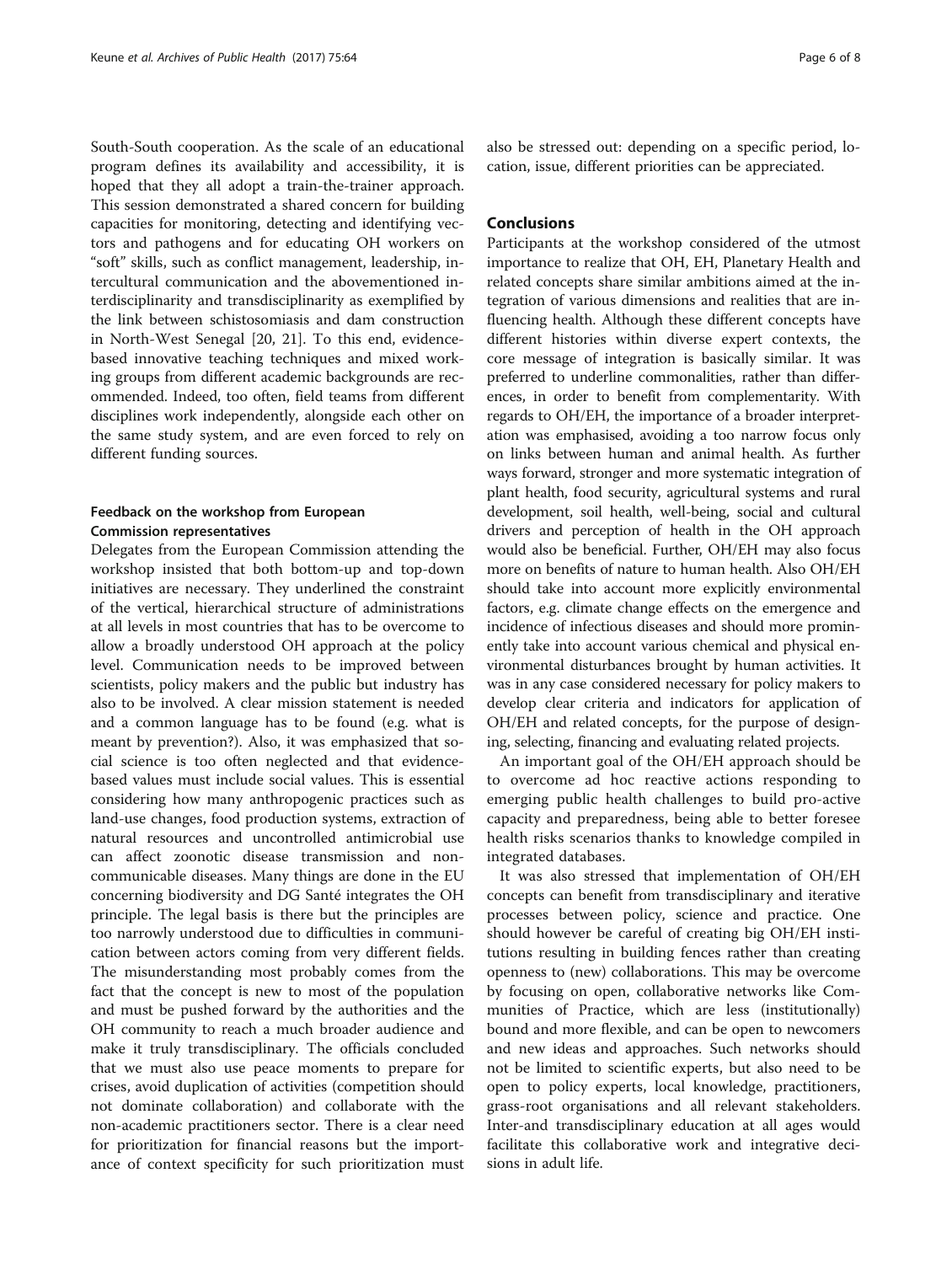### <span id="page-6-0"></span>Abbreviations

ABR: AntiBiotic Resistance; AMR: AntiMicrobial Resistance; CBD: Convention on Biological Diversity; FAO: Food and Agriculture Organisation; NCD: Non Communicable Diseases; NEOH: Network for Evaluation of One Health; OH/ EH: One Health / EcoHealth; OIE: Office International des Epizooties; SBSTTA: Subsidiary Body on Scientific, Technical and Technological Advice of the CBD; SWOT: Strengths, Weaknesses, Opportunities and Threats; VBD: Vector Borne Diseases; WHO: World Health Organisation

#### Acknowledgments

The workshop benefitted from presentations and other invited interventions by Aline Van der Werf (Belgian Science Policy Office, Be (Belgium)), Cristina Romanelli (CBD, UK), Richard Kock (Royal Veterinary College of the University of London, UK), Serge Morand (University of Montpellier & CIRAD, France), and Birgit Van Tongelen (EU – DG Research and Innovation) (First plenary); Barbara Häsler (Royal Veterinary College, UK), Aurélie Binot (CIRAD, France), Hans Keune (COPBH/BBPF, Be), and Christiaan De Coster (chairman of the Direction Committee of the Belgian Federal Public Service Health, Food Chain Safety and Environment) (Second plenary); Lucette Flandroy (Belgian Federal Public Service Health, Food Chain Safety and Environment – DG Environment, Be), Ladislav Miko (DDG of DG SANTE of the EU Commission), and Sophie Vandewoestijne (DG Research and Innovation of the EU Commission) (Third plenary); Albert Godal (Ministère de la Santé, France), Wim Van Bortel (ECDC & ITM, Be), Veerle Vanlerberghe and Isra Deblauwe (ITM, Belgium), Sanne Ruyts (University of Ghent, Be), Tinne Lernout (WIV-ISP, Be), Dadi Falay Sadiki (Cliniques Universitaires de Kisangani, RDC), and Nick De Regge (CODA-CERVA, Be) (First session A); Emmanuel Bottieau (IMT, Be), Sally Cutler (University of East London, UK), Marius Gilbert (ULB, Be), Anne-Mieke Vandamme (KUL, Be), Martine Peeters (IRD, France), Anne Laudisoit (CIFOR, Be), Claude Saegerman (University of Liège, Be), Sophie Quoilin (WIV-ISP, Be), Anne-Lise Chaber (University of Liège, Be), Jacques Godfroid (UiT-The Arctic University of Norway), Steven Belmain (Natural Resources Institute, University of Greenwich, UK), Stefan Roels (CODA-CERVA, Be) and Floor Haalboom (UMC Utrecht, NL) (First day session B); Katrien van 't Hooft (Dutch Farm Experience/Natural Livestock Farming, NL), Serge Morand (University of Montpellier & CIRAD, France), and Jean-Charles Cavitte (EU DG Agriculture) (First day session C); Lasse Ruokolainen (University of Helsinki, Finland), Maria-Carlotta Dao (Institute of Cardiometabolism & Nutrition, France), Hubert Plovier (UCLLN, Be), Theofilos Poutahidis (Aristotle University of Thessaloniki, Greece), Gerard Clarke (University of Cork, Ireland), Jeroen Raes (KUL, Belgium), Xavier Stephenne (UCLLN, Be), Kathleen D' Hondt (EWI, Flemish Government, Be), Gabrielle Berg (Graz University of Technology, Austria), Bernard Taminiau (ULg, Be), Ellen Decaestecker (KULeuven, Belgium), and Eeva Furman (Finnish Environment Institute SYKE, Finland) (First day session D); Patrick Ten Brink (IEEP), Peter van den Hazel (VGGM, Netherlands), Sjerp De Vries (Wageningen University & Research), Raf Aerts (WIV-ISP), Mariska Bauwelinck (Free University of Brussels), Xianwen Chen (NINA), Timo Assmuth (SYKE), Patrick Van Damme (University of Ghent), Vitalija Povilaityte-Petri & Pierre Duez (University of Mons), Chantal Shalukoma (Institut Congolais pour la Conservation de la Nature), and Julie Garnier & Richard Kock (Royal Veterinary College of the University of London, UK) (First day session E); Alain Vandersmissen (European External Action Service, EU), Abbas Omar (Chatham House, UK), Simon Rüegg (University of Zürich, Switzerland) & Sara Savić (Scientific Veterinary Institute Novi Sad, Serbia), Barry McMahon (University College Dublin, Ireland), and Tracey Dutcher (USDA APHIS DA, USA) (Second day session A); Steven Belmain (Natural Resources Institute, University of Greenwich, UK), Melissa Parker (London School of Hygiene & Tropical Medicine, UK), Séverine Thys (Institute of Tropical Medicine, Be), and Hans Keune (Community of Practice, Biodiversity & Health, Be) (Second day session B); Franck Insignares & Erika Cherel (Oniris Nantes, France), Lai Jiang (ITM & KU Leuven, Be), Tine Huyse (Royal Museum for Central Africa, Tervuren & KU Leuven, Be), Maarten Vanhove (Royal Belgian Institute of Natural Sciences, Brussels & KU Leuven, Be), and Yalacé Kaboret (Director of the Inter-State School of Veterinary Science and Medicine of Dakar, Senegal) (Second day session C). We also wish to thank the reviewers very much for their very insightful and inspiring comments: this helped improvement of the paper significantly.

#### Funding

The organization of the workshop was generously financed mainly by the Belgian Biodiversity Platform (BBPF), Belgian Federal Public Planning Service Science Policy (BELSPO) and Belgian Federal Public Service Health, Food Chain Safety and Environment - DG Environment and with additional

budgets from, Veterinary and Agrochemical Research Centre (CODA-CERVA), Institute of Tropical Medicine of Antwerp (ITM), Royal Belgian Institute of Natural Sciences (RBINS) (CEBioS program: Capacities for Biodiversity and Sustainable Development, funded by the Belgian Directorate-General for Development Cooperation and Humanitarian Aid), University of Liège, Faculty of Veterinary Medicine (ULg), Scientific Institute of Public Health (WIV-ISP), COST Action TD1404 (Network for Evaluation of One Health), supported by COST (European Cooperation in Science and Technology), ComAcross project (implemented by CIRAD and funded by EU).

## Availability of data and materials

Not applicable.

#### Authors' contributions

HK and TvdB are responsible for drafting and finalizing the manuscript. All other co-authors contributed to the development of the manuscript. All authors read and approved the final manuscript.

#### Ethics approval and consent to participate

Not applicable.

#### Consent for publication

Not applicable.

#### Competing interests

The authors declare that they have no competing interests.

## Publisher's Note

Springer Nature remains neutral with regard to jurisdictional claims in published maps and institutional affiliations.

#### Author details

<sup>1</sup> Belgian Community of Practice Biodiversity & Health (COPBH), Brussels Belgium. <sup>2</sup>Belgian Biodiversity Platform, Brussels, Belgium. <sup>3</sup>Research Institute Nature & Forest (INBO), Kliniekstraat 25, 1070 Brussels, Belgium. <sup>4</sup>University of Antwerp, Faculty of Medicine and Health Sciences - Drie Eiken, gebouw R R.3.07, Universiteitsplein 1, 2610 Wilrijk, Belgium. <sup>5</sup>Federal Public Service Health, Food Chain Safety and Environment – DG Environment, Victor Horta Square, 40, box, 10, 1060 Brussels, Belgium. <sup>6</sup>Institute of Tropical Medicine of Antwerp (ITM), Nationalestraat 155, 2000 Antwerp, Belgium. <sup>7</sup>CODA-CERVA, Groeselenberg 99, 1180 Brussels, Belgium. <sup>8</sup>University of Liège, Faculty of Veterinary Medicine (ULiege), 6 avenue de Cureghem, 4000 Liège, Belgium. <sup>9</sup> Capacities for Biodiversity and Sustainable Development (CEBioS), Operational Directorate Natural Environment, Royal Belgian Institute of Natural Sciences, Vautierstraat 29, 1000 Brussels, Belgium. <sup>10</sup>Department of Botany and Zoology, Faculty of Science, Masaryk University, Kotlářská 2, 611 37 Brno, Czech Republic. <sup>11</sup>Laboratory of Biodiversity and Evolutionary Genomics, Department of Biology, University of Leuven, Charles Debériotstraat 32, 3000 Leuven, Belgium. <sup>12</sup>Hasselt University, Centre for Environmental Sciences, Research Group Zoology: Biodiversity & Toxicology, Agoralaan Gebouw D, 3590 Diepenbeek, Belgium. <sup>13</sup>Scientific Institute of Public Health (WIV-ISP), Juliette Wytsmanstraat 14, 1050 Brussels, Belgium. <sup>14</sup>Dutch Farm Experience/Natural Livestock Farming, Winklerlaan 8, 3571 KJ Utrecht, Utrecht, Netherlands. <sup>15</sup>Royal Veterinary College, Hawkshead Lane, Hatfield AL9 7TA, UK. <sup>16</sup>French Agricultural Research and International Cooperation Organization (CIRAD) - UMR 117 ASTRE – Campus International de Baillarguet, 34398 Montpellier, France. 17Scientific Veterinary Institute "Novi Sad", Rumenački put 20, Novi Sad 21 000, Serbia. 18Vetsuisse Faculty University of Zurich, Winterthurerstrasse 270, 8057 Zürich, Switzerland. <sup>19</sup>Wageningen University and Research, Box 47, 6700AA Wageningen, Wageningen, PO, Netherlands. <sup>20</sup>Odyssey Conservation Trust, Bakewell DE45 1LA, Derbyshire, UK.

#### Received: 8 May 2017 Accepted: 7 September 2017 Published online: 26 October 2017

#### References

1. World Health Organization and Secretariat of the Convention on Biological Diversity (2015), Connecting global priorities: biodiversity and human health: a state of knowledge review.